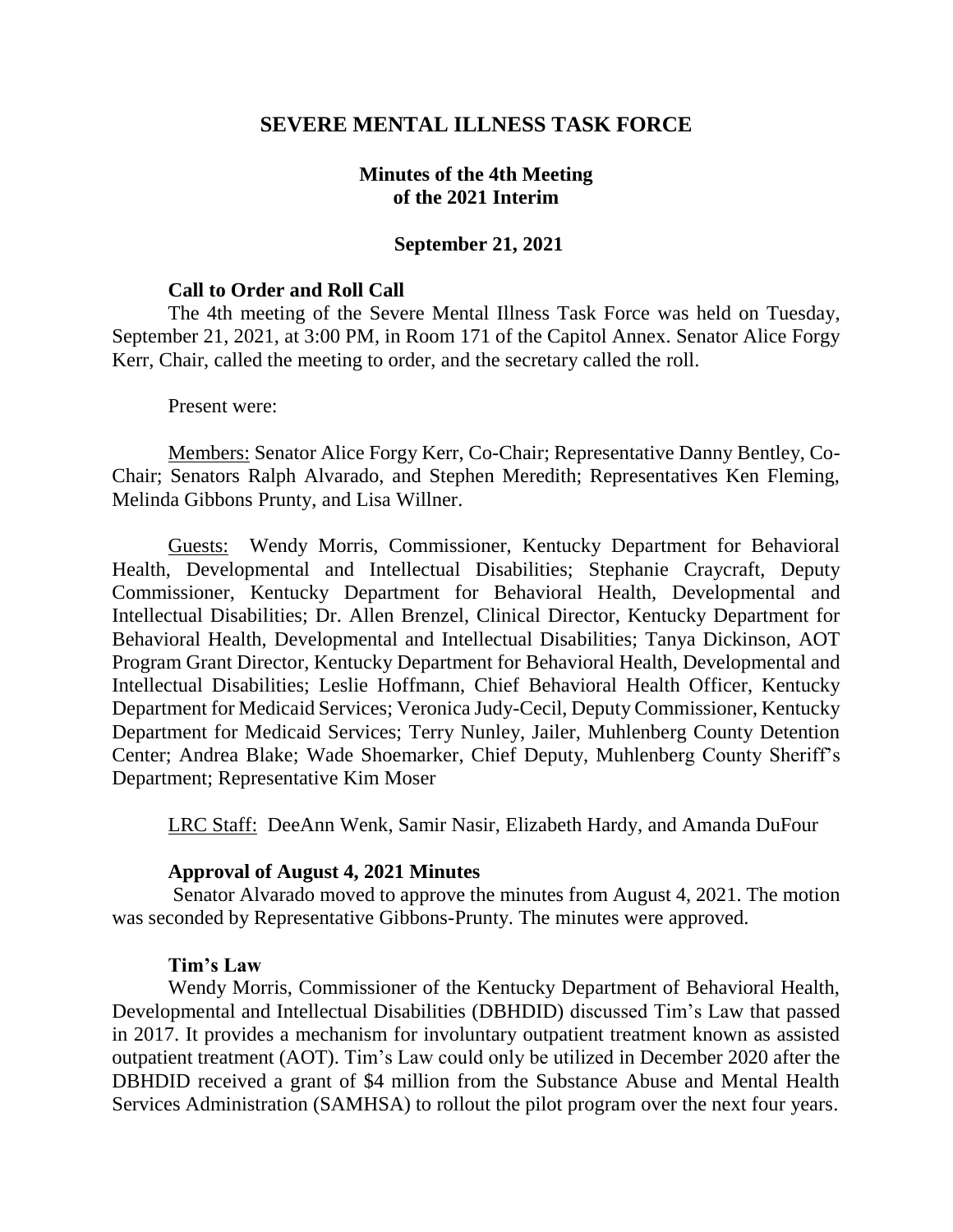Next, she discussed the grant service partners. The first being SAMHSA who provided the grant to the department, the four CMHCs located in Kentucky, and the Department for Public Advocacy who developed the client rights statement. Another partner is the UK College of Social Work who will provide evaluation and analysis of the effectiveness of the program in conjunction with SAMHSA.

Commissioner Morris gave an overview of the treatment services, provided client specific data for the first six to seven months of the pilot rollout, and discussed future implementations of the AOT program. She recommended that this program should be utilized in all Kentucky state hospitals and CMHCs but should be done at a pace so they can ensure AOT is done correctly and clients receive the necessary supports. The pilot project is intended to reveal what resources are needed and expand it over the Commonwealth. CMHCs would need adequate resources for components that are not covered by Medicaid or other payers.

In response to Senator Meredith, Commissioner Morris explained as they expand the program over the next four years, they should see an increase in clients served. She anticipates the data report for February 2022 will provide a clearer picture of the amount of funding they would need to continue to provide these services once the grant ends. Senator Meredith commented that their first priority to getting individuals the services they need, but he is also interested in programs that generate a return on investment.

In response to Senator Alvarado, Commissioner Morris explained that since Tim's Law was passed in 2017, only one or two individuals have fully utilized Tim's Law. This is partially due to not receiving funding until July of 2020 and the official pilot program rollout December 2020.

In response to Representative Willner, Commissioner Morris explained that the SAMHSA grant should provide enough funding through the following year, but by the third year the department will have to seek additional funding.

Chairwoman Kerr commented that she went to a NAMI meeting in 1998 and met with Faye Morton and Tim Morton, the parents of Tim Morton, whose Tim's Law is named after, before his passing.

## **Severe Mental Illness Populations and Hospitalizations**

Dr. Allen Brenzel, Clinical Director of Kentucky Department for Behavioral Health, Developmental and Intellectual Disabilities discussed the SMI population and hospitalizations. Dr. Brenzel discussed the state hospitals expenditures and stated that it does cost a lot of money to run a hospital. Appalachian Regional Healthcare (ARH) is funded differently, because it is a distinct part of a regular hospital and is ineligible for Medicaid reimbursement. The Medicaid Institutions for Mental Disease (IMD) exclusion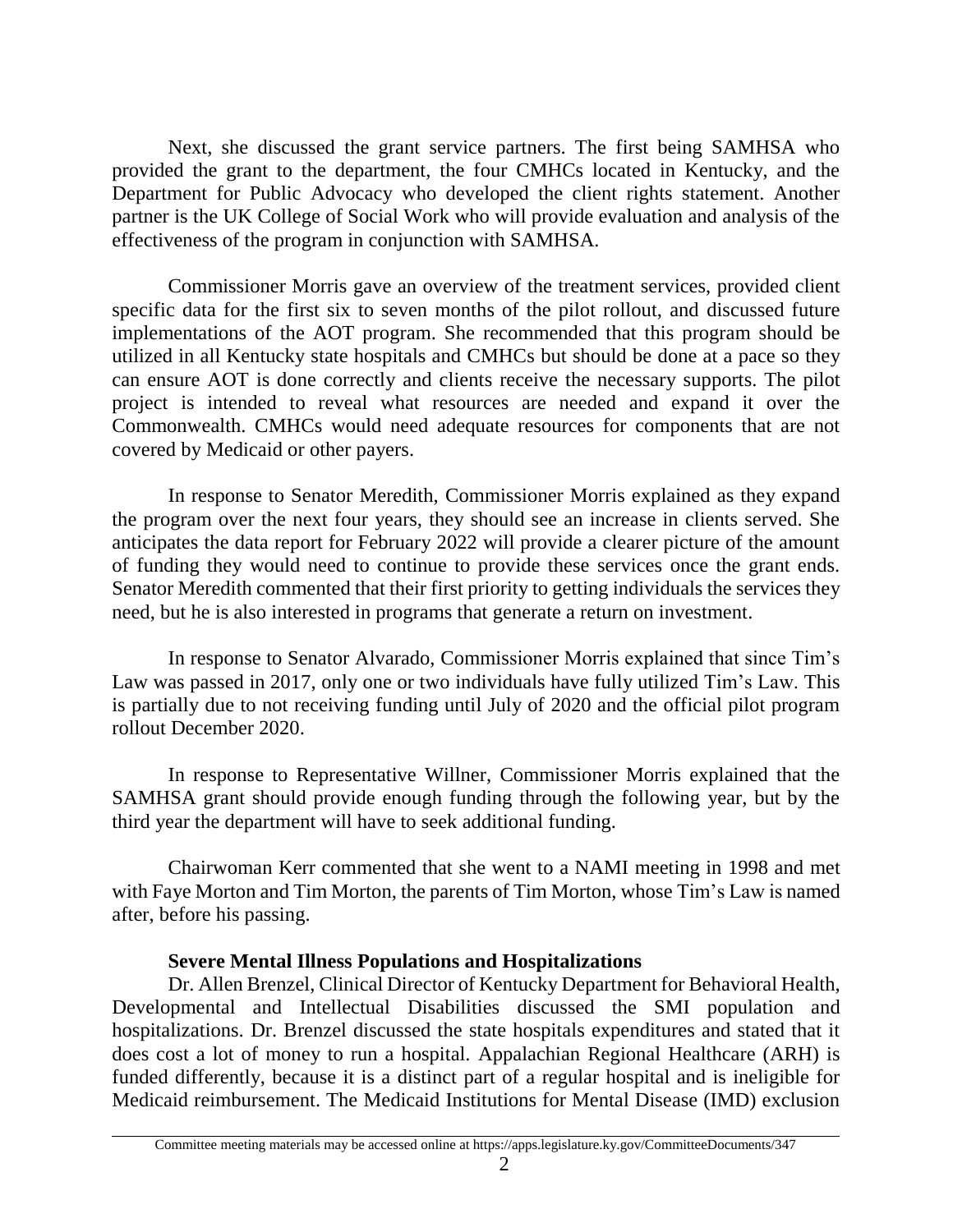prohibits the use of federal Medicaid funds to provide care to most patients in mental health and substance use disorder residential treatment facilities larger than 16 beds. Historically, the state hospitals have been funded through state general funds and also receive a small amount of federal funding through the chair of provisions of Medicaid, a small amount of funding from managed care organizations, and other payers.

Dr. Brenzel explained that the hospitals primarily serve individuals who are on involuntary civil commitments under statute KRS Chapter 202A which requires the individual to have a mental illness, is a danger to themselves or others, cannot be cared for in a less restrictive environment. They have to be able to benefit from hospitalization. State hospitals do treat substance use disorder and intellectual disabilities when it is co-occurring with a SMI. Kentucky also does not operate any mental hospital for children or adolescents.

Dr. Brenzel presented statistics relating to patients and hospitals to the committee and he discussed barriers for people with SMI. To try to increase the number of follow-up appointments, hospitals and CMHCs utilized telehealth so the patient could meet the provider or prior to COVID, the provider would come to the hospital and meet with the individual in-person. Transportation is also a barrier so often times the patient is driven from the hospital to their first appointment the day of discharge. Another barrier is unstable housing. Assertive community treatments (ACT) is another tool utilized to engage with individuals in the community rather than waiting for individuals to come to them. ACT teams are a great resource but maintain staffing is challenging and deploying teams to rural areas is expensive.

Lastly, Dr. Brenzel discussed his recommendations for the committee. First, investing in identifying ultra-high risk individuals and early prevention, enforcing mental health parity, funding to create a recovery focused system of care, and new payment models to make CMHCs viable. Other recommendations include diverting people from the justice system, making sure individuals are maintaining jobs and schooling, and ensuring people have stable housing.

In response to Representative Moser, Dr. Brenzel stated that ACT teams can be made up of as many as 10 individuals, but are usually made up of four or five professionals. They typically have a targeted case manager, peer support specialist, a community support associate, therapist, and physician as part of an ACT team. ACT teams accept referrals of individuals who may benefit from ACT. ACT teams are not utilized in all of Kentucky's CMHCs.

In response to Representative Fleming, Dr. Brenzel stated that total about 20 percent of individuals are re-admitted and that he believes there is not sufficient support in the community for those that have a high level of severity with their mental illness. Individuals often do not remain stabilized once they leave hospitalization because of adherence to medication and treatment. In response to Representative Fleming's next question, he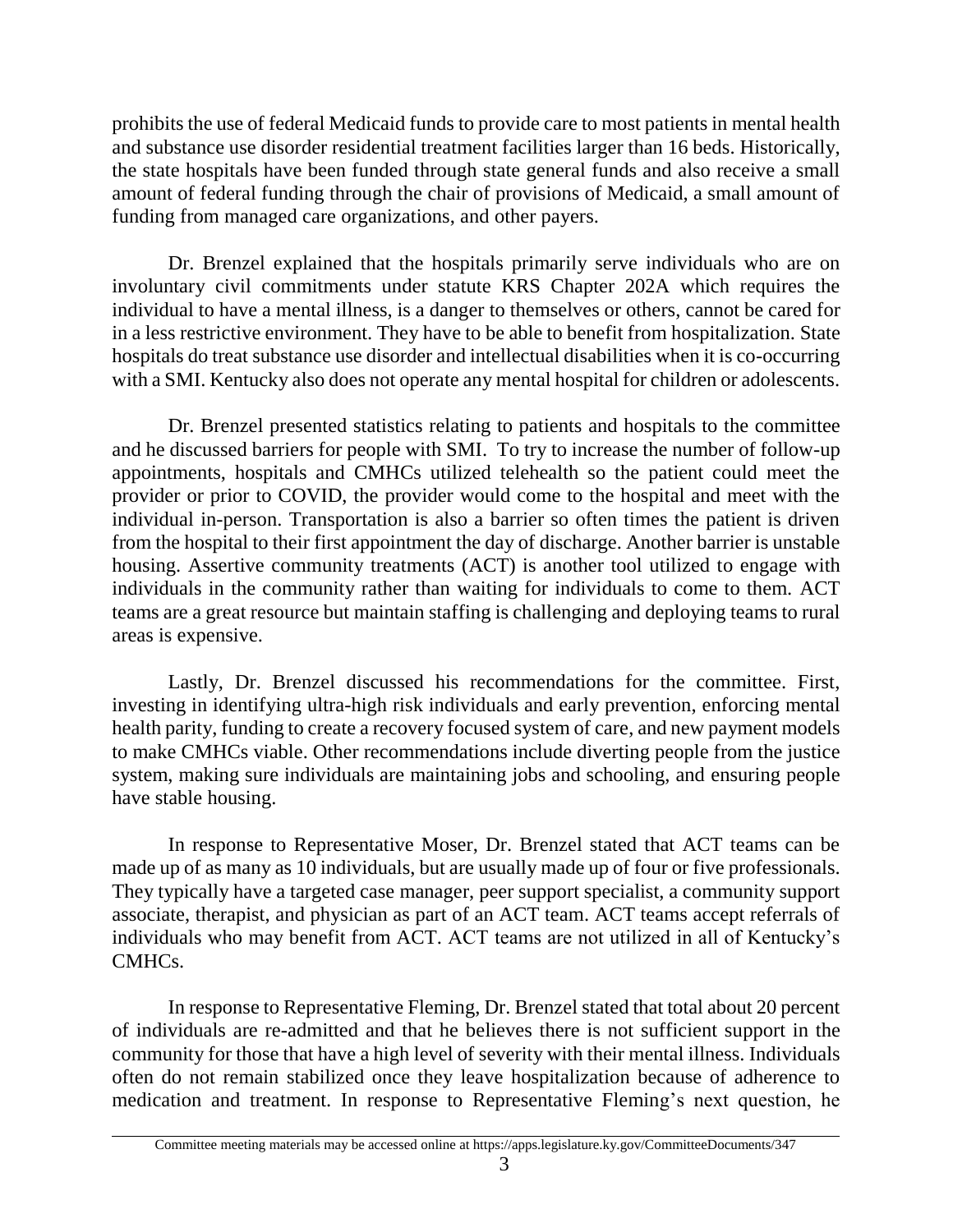explained that they pay for transportation with their facility budget. In response to Representative Fleming's last question, Dr. Brenzel explained that he believes that although Kentucky was progressive and early in adopting parity requirement, the issue has been enforcing them.

In response to Senator Alvarado's questions, Dr. Brenzel explained that there is a workforce issue and a lack of psychiatrists and that could be why psychiatrists are not visiting long term care facilities. That is why there are not long term care beds in state mental hospitals because of the workforce shortage.

In response to Representative Gibbons Prunty, Dr. Brenzel stated that he was not implying a change in statute regarding involuntary commitment of patients. He explained that it is a societal question if you can force people take medications. There is court in all of their facilities and ultimately it will be up to the judge whether a person is released or not from a state hospital.

In response to Representative Willner, Dr. Brenzel defaulted to Commissioner Morris' who stated that Tim's Law will only be implemented in parts of Kentucky due to lack of funding to implement Tim's Law statewide.

# **Severe Mental Illness Wavier Development**

Leslie Hoffmann, Chief Behavioral Health Officer of the Kentucky Department of Medicaid Services (KDMS) discussed SMI and serious emotional disturbance (SED) waiver options for the future. In 2020, KDMS started research on SMI and SED waivers. This year, the department hired a dedicated staff, completed training, and have participated in collaborations. The Center for Medicare and Medicaid Services (CMS) is recommending that an SMI/SED waiver be added under the same authority as the approved SUD 1115 waiver. KDMS also applied for and was granted technical assistance with the State Health and Values Strategies that will begin October 20, 2021.

Miss Hoffmann discussed the upcoming initiatives KDMS has for SMI/SED waiver. One initiative rolling out in January 2022 is the Certified Community Behavioral Health Clinics (CCBHC).

Another initiative is their collaboration with CMS housing as well as participating in a housing collaborative on a federal level over the last nine months. The federal housing collaborative was initially only relating to SUD, but they soon realized that it was necessary to include SMI and SED too. She also discussed the Home and Community Based Services Enhanced Federal Medical Assistance Percentages Request recently submitted to CMS.

In response to Senator Alvarado, Ms. Hoffmann explained that the CCBHCs was applied for in 2016 for four of the CMHCs and it is different than receiving a grant. She stated that they would receive an estimated \$800,000 for the Mobile Crisis Planning Grant.